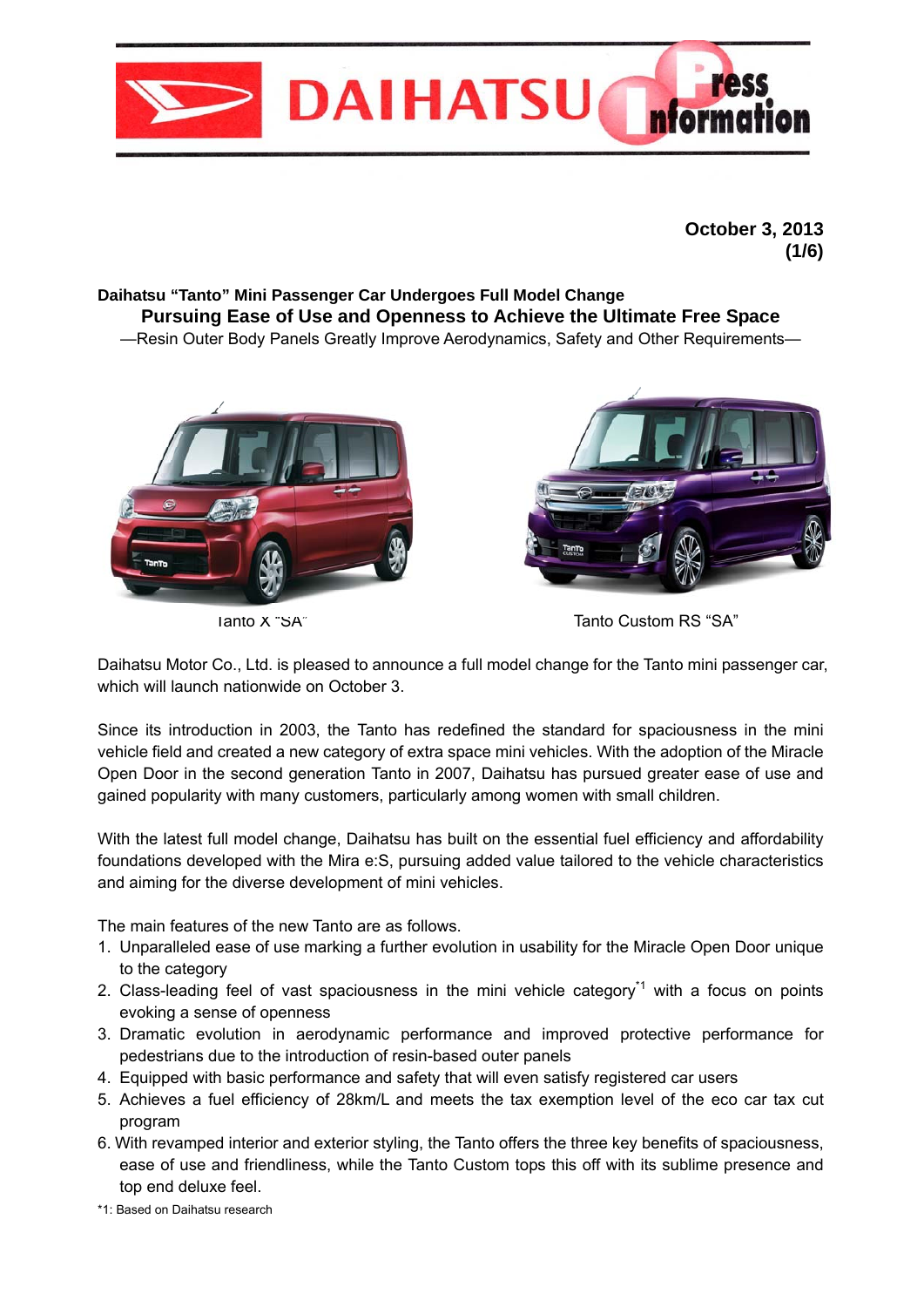## **Vehicle Overview**

#### **<Spatial Design and Ease of Use>**

#### **Unparalleled ease of use marking a further evolution in usability for the Miracle Open Door** ◇ **Front passenger seat with longer sliding travel**

The slide width of the passenger seat has been extended by 10 cm, achieving a longer slide of 38 cm. Moreover, the protruding part at the bottom of the rear seats has been eliminated to secure an expansive flat space. This allows a type-A stroller to be stowed unfolded, as well as the loading of large cardboard boxes or cases of beer. The Miracle Open Door and long sliding travel of the front passenger seat creates a large opening, enabling easy loading of large baggage.

#### ◇ **Sliding doors used on both sides**

Even in tight spaces such as parking lots with small distances between adjacent vehicles, hitting other cars or walls with the door are not a concern, and children can get on and off with peace of mind.

In addition, the G, G "SA", Custom RS and Custom RS "SA" grades come equipped with power sliding doors on both sides as standard<sup> $2$ </sup>. The sliding doors can be easily opened and closed using a card key or a switch near the driver's seat.

\*2: X and Custom X models are equipped with a left-side power sliding door as standard. A right-side power sliding door is available as a manufacturer option (including the "SA" variations for both)

# Class-leading feel of vast spaciousness in the mini vehicle category<sup>\*1</sup> with a focus on points **evoking a sense of openness**

# $\diamondsuit$  Longest header distance<sup>\*3</sup>, overhead clearance<sup>\*4</sup> and distance between front and rear **passengers in the mini vehicle category**

The interior space has been designed with a focus on overhead clearance and the rear seat space, points that evoke a sense of openness on the part of passengers. Header distance has been extended by 12cm, while front seat head clearance has been improved by 2cm. This achieves the longest front/rear head clearance, header distance and distance between front and rear passengers in the mini vehicle category.

\*3: The distance from the forehead to the front windshield

\*4: The distance from the top of one's head to the interior ceiling

## **Various items developed through thorough research into usage scenarios in pursuit of greater ease of use**

#### ◇ **Adoption of the first front passenger seat back reclining lever for a mini vehicle**

With the adoption of a front passenger seat back reclining lever, front passenger seat sliding and reclining can be done from the outside, the driver's side or from the rear seats. With full command of the front passenger seat in various usage scenarios, ease of use has been improved.

#### ◇ **Installation of front passenger seat grip to aid getting on and off**

Using the grip attached to the upper left of the front passenger seat, a person can get in or out of the vehicle while holding the grip, without having to bend their body. The grip shape has been fashioned to be easy to grasp for children and the elderly, offering improved comfort when getting on or off the vehicle.

#### ◇ **Use of retractable rear door sunshade**

The sunshade blocks harsh sunlight and reduces glare experienced by rear passengers. There is no worry about the sunshade falling off during use, and when not in use it can be neatly stored inside the rear door trim.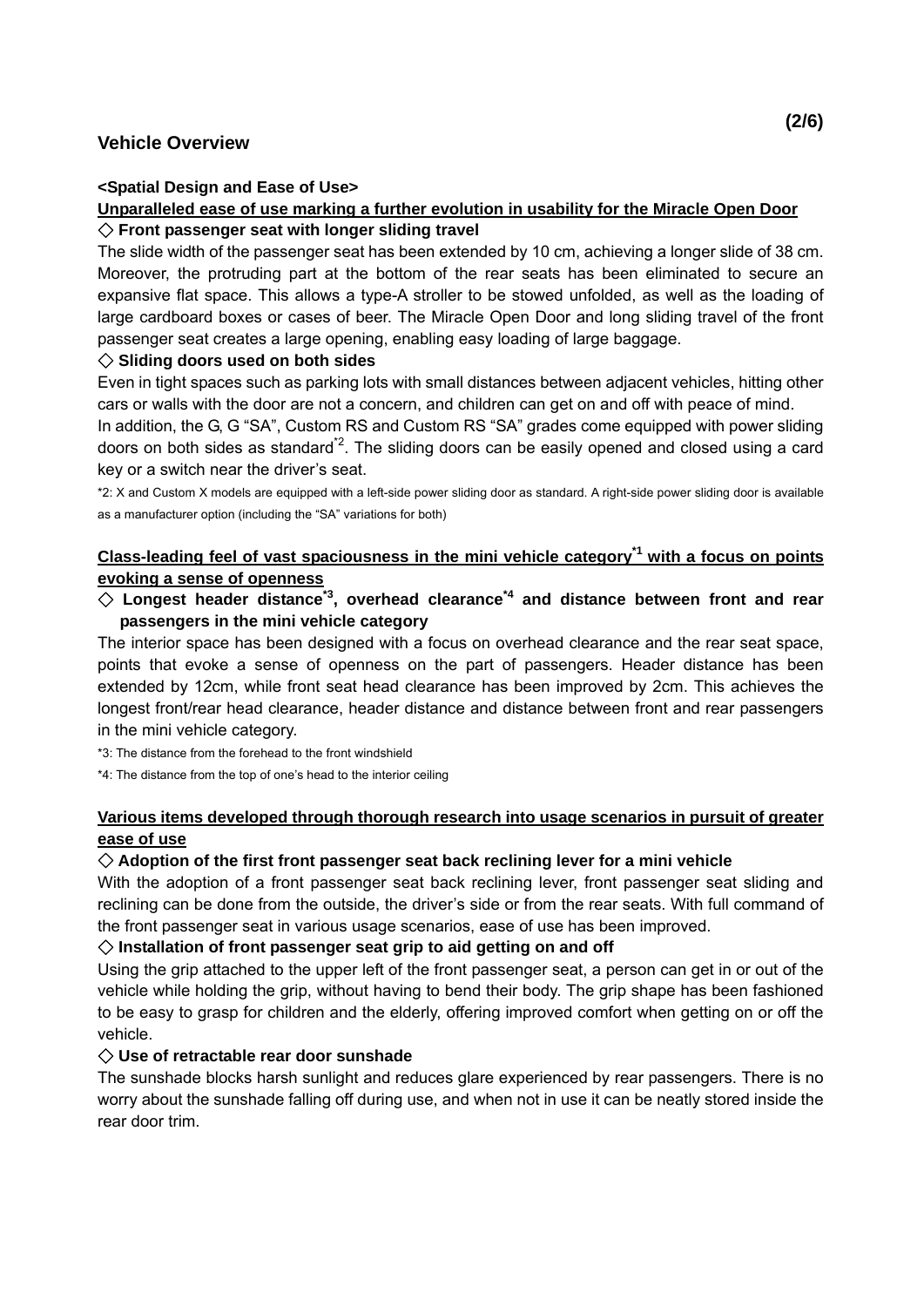## **<Introduction of Resin Materials>**

# **Dramatic improvements to various requirements through the adoption of resin-based outer panels**

# ◇ **Lighter weight due to resin parts**

By adopting resin for the hood, front fender, back door, fuel cap and rail covers, vehicle weight has been reduced by approximately 10 kg compared to when conventional steel parts were used. This has helped to achieve a similar weight to the previous iteration despite increased mass due to improvements in areas such as convenience and basic performance. Further, as the back door is now lighter, it can be more easily opened and closed by female users.

# ◇ **Achieves outstanding aerodynamic performance in the category**

Thanks to the use of resin, the back door and rear spoiler have been molded as a single piece. The spoiler, which contributes to improved aerodynamic performance, can now be employed at a lighter weight and lower cost than in previous models, helping to improve fuel efficiency and handling.

# ◇ **Better protective performance for pedestrians**

By using resin for all outer paneling at the front of the vehicle, protective performance for pedestrians in the event of contact has been improved.

## **<Basic Performance>**

# **Transforms mini vehicle operation into a fun and relaxing drive, achieving a safe and comfortable driving experience and high-quality interior space**

◇ **Improved handling through a thorough revamping of leg space and review of body rigidity**  By making improvements to thirteen points on the chassis and underbody, such as the installation of front stabilizers to a wider range of models, rebound spring settings for the front shock absorbers and enhanced underbody rigidity, as well as making a marked improvement in roll rigidity, behavior such as wobbling when negotiating curves has been controlled and overall handling improved.

◇ **Achieving relaxed driving even on slopes with the use of hill-climbing transmission control**  When a hill-climb is detected based on the accelerator position and vehicle speed, high engine rpm is maintained through CVT control to ensure drive force.

# $\diamondsuit$  From vehicle start-up to high-speed areas, quietness has been further improved to realize a **high-quality interior space**

Taking into account the wide range of customer usage scenarios, the new Tanto offers excellent quietness and a high-quality interior space through enhancements such as increased exhaust capacity, structural changes to the wall separating the engine compartment and cabin, modifications to dash silencer characteristics, and the placement of sound absorbing and insulating materials where appropriate.

# **<Safety>**

# **Miracle Open Door with built-in pillars ensures safety, while features such as Smart Assist offer enhanced active safety**

# ◇ **Miracle Open Door features built-in pillars to ensure safety**

The rear end of the front door and front end of the rear sliding door feature built-in pillars using super high-tension materials with three times the strength of regular steel panels. The doors fulfill the role of pillars to ensure the same strength and rigidity as the driver's side.

# ◇ **Smart Assist is set across all grades and all models employ the Emergency Stop Signal system**

Smart Assist is made up of four functions: braking to assist low-speed crash avoidance, gas pedal operating error control, notification of motion of preceding vehicles, and VSC & TRC to prevent skidding. All models have been equipped with Smart Assist, as well as with the Emergency Stop Signal system, which warns following vehicles when the driver brakes sharply, to offer enhanced active safety.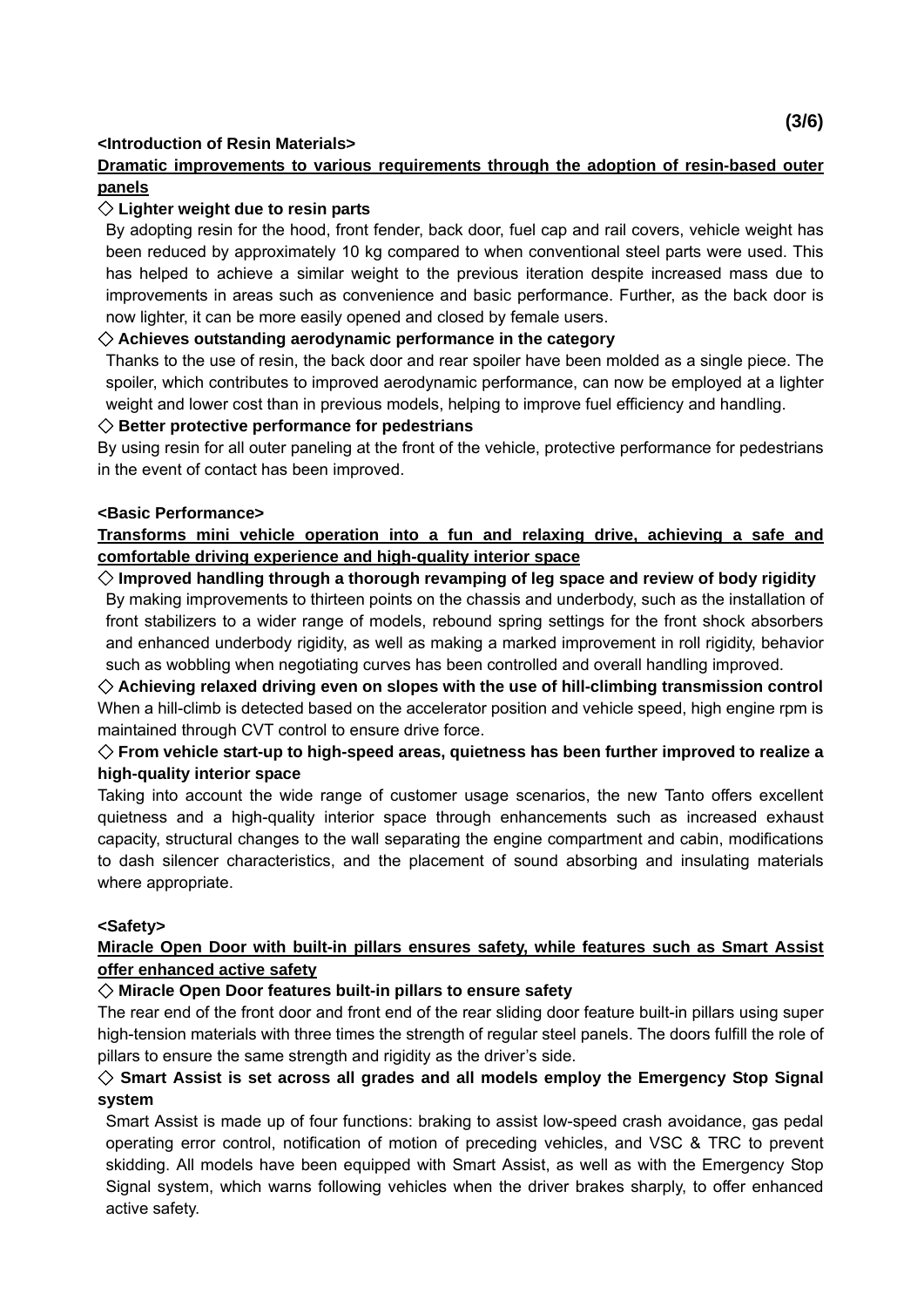## ◇ **A wide and clear view from the driver's seat helps to prevent accidents**

The expanded window offers a commanding view, and one meter-tall poles placed within 30 centimeters from the vehicle body can be seen directly from a natural driving posture. The Tanto also employs a side under-mirror (front passenger seat) and rear under-mirror (inside cabin) to assist the driver when parking. In addition, all Custom models are equipped with SRS side air bags (driver's seat / front passenger seat). SRS Curtain Shield air bags (front and rear seats) can be installed as options on the G and Custom RS models<sup>5</sup>.

\*5: Including the "SA" variations for both.

#### **<Fuel Efficiency>**

## **Achieves a fuel efficiency of 28.0 km/L and meets the tax exemption level of the eco car tax cut program**

#### ◇ **Further evolution of the e:S technology and outstanding aerodynamic performance in its category**

Daihatsu's e:S technology comprises three major aspects: (1) power train evolution, (2) vehicle evolution and (3) energy management. With the new Tanto, Daihatsu has made significant improvements in the vehicle evolution aspect. Innovations to the front "A" pillar reduce wind disturbance while at the back, the use of an integrated spoiler and back door rectifies the flow of air behind the vehicle. Moreover, under-floor wind disturbance is also reduced to achieve a CD (drag coefficient) on par with the Mira, producing outstanding aerodynamic performance in the category.

## ◇ **Improved compression ratio and the use of VVT improves fuel efficiency of turbo-charged vehicles**

The shape of the engine pistons has been optimized to reduce knocking. By raising the compression ratio from the previous level of 9.0 to 9.5, fuel efficiency has been improved. In addition, greater fuel efficiency has been achieved with the use of VVT and a CVT Thermo Controller in turbo engines.

#### **<Reduced Weight>**

## **Achieves similar vehicle weight to previous generation despite increased mass from performance improvements with weight reductions due to the introduction of resin outer panels and a streamlined structure**

## ◇ **Plans reviewed from the ground up to streamline the structure**

Daihatsu reduced the vehicle weight through reviewed placement of structural parts, reduction of reinforcing parts by straightening certain components, and optimal placement of high-strength steel plates.

Despite increased mass associated with usability improvements through the use of Miracle Open Door and sliding doors on both sides as well as improved basic performance, we were able to realize a vehicle weight similar to the previous iteration.

#### **<Cost-reduction>**

## **Sustained thorough cost-reduction efforts**

## ◇ **Continuing cost reduction efforts and procurement reforms through component-oriented activities**

Daihatsu has pursued lower costs through cost-reduction efforts in pursuit of the best drawings in terms of quality and cost as seen from the standpoint of improving essential design, and has sustained efforts to innovate in procurement, including reexamining the way it makes purchases. By reducing costs alongside pursuing product competitiveness, Daihatsu has managed to offer an affordable price while improving the vehicle's attractiveness as a product.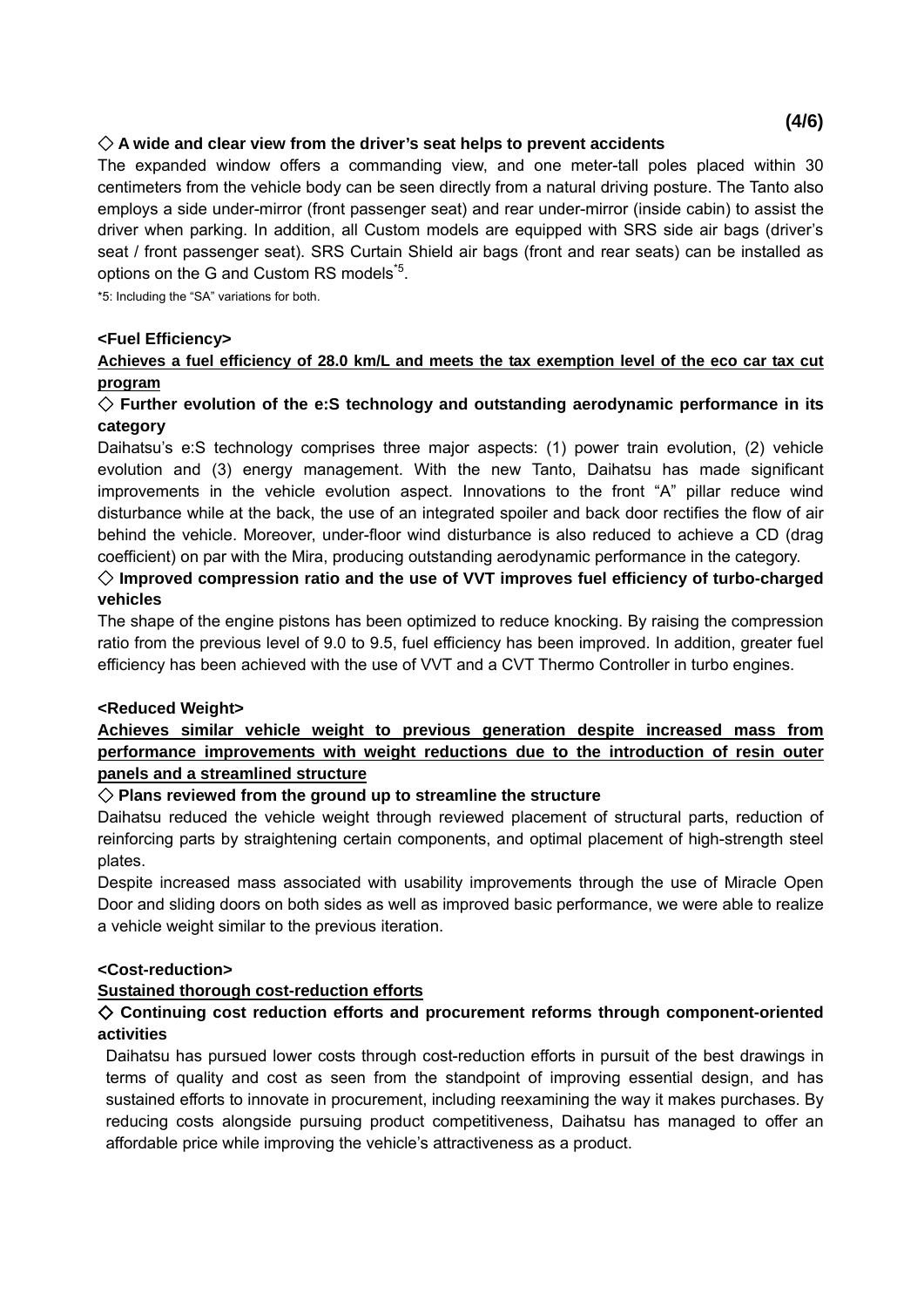#### **<Styling>**

#### **The easy-to-ride and friendly Tanto**

◇ **An exterior design that maintains a friendly look while enhancing the texture with a three-dimensional form** 

- Texture has been improved with a three-dimensional front section and molded bumper.

- Protruding section of the back door and LED rear combination lights are linked to express a sense of width.

- Rounded door cross-section with well-defined undulations expresses friendliness

## ◇ **Interior design expressing the three key benefits of spaciousness, ease of use and friendliness**

The flat top of the instrument panel due to its center position gives a sense of spaciousness. In addition, visibility has been improved by placing the instruments in easy-to-read areas and distances and using large text.

While the rounded door cross-section provides a sense of familiarity, a balance with usability is struck with the three-dimensional crafting.

## **Tanto Custom exerts strong presence with a bold and splendid exterior design**

## ◇ **A bold exterior that lives up to the expectations of a primary car**

- Large grill and LED head lamps exert a sense of advancement and presence.
- Large roof end spoiler and LED rear combination lights make presence felt
- RS grade offers a top-end feel with illuminated grill and 15-inch machined aluminum wheels

#### ◇ **Interior design offers a space with a high-end deluxe feel**

- Center portion of instrument panel given high-grade feel with decoration in piano black and silver
- Steering wheel with improved texture featuring circular horn pad and spokes with silver finish
- Large sofa-like bench seat with exclusive top cover adds to a deluxe feel

#### **Extended range of color variations with the addition of two new colors**

#### ◇ **Tanto offered in ten colors, Tanto Custom in seven colors**

High-quality color variations include the newly-added Fire Quartz Red Metallic and Night Shadow Purple Crystal Metallic.

#### **<Navigation and Audio>**

## **Enhanced in-car entertainment with smartphone-linked memory navigation and large rear seat monitor**

#### ◇ **User-friendly navigation system with smartphone-like usability**

A smartphone-linked memory navigation system has been made available as a manufacturer option. The screen can be operated with smartphone-like flick, pinch-in and pinch-out movements for improved ease of use.

## ◇ **Large rear monitor and the first 8-inch memory navigation system in the light automobile category available as dealer options**

A large rear seat monitor which does not appear in the rear view mirror has been designed especially for the new Tanto and allows children in the rear seats to enjoy long rides. In addition, the first manufacturer-authorized 8-inch memory navigation system in the mini vehicle category allows for viewing maps on a larger screen, as well as enhanced in-car entertainment such as DVD and TV viewing.